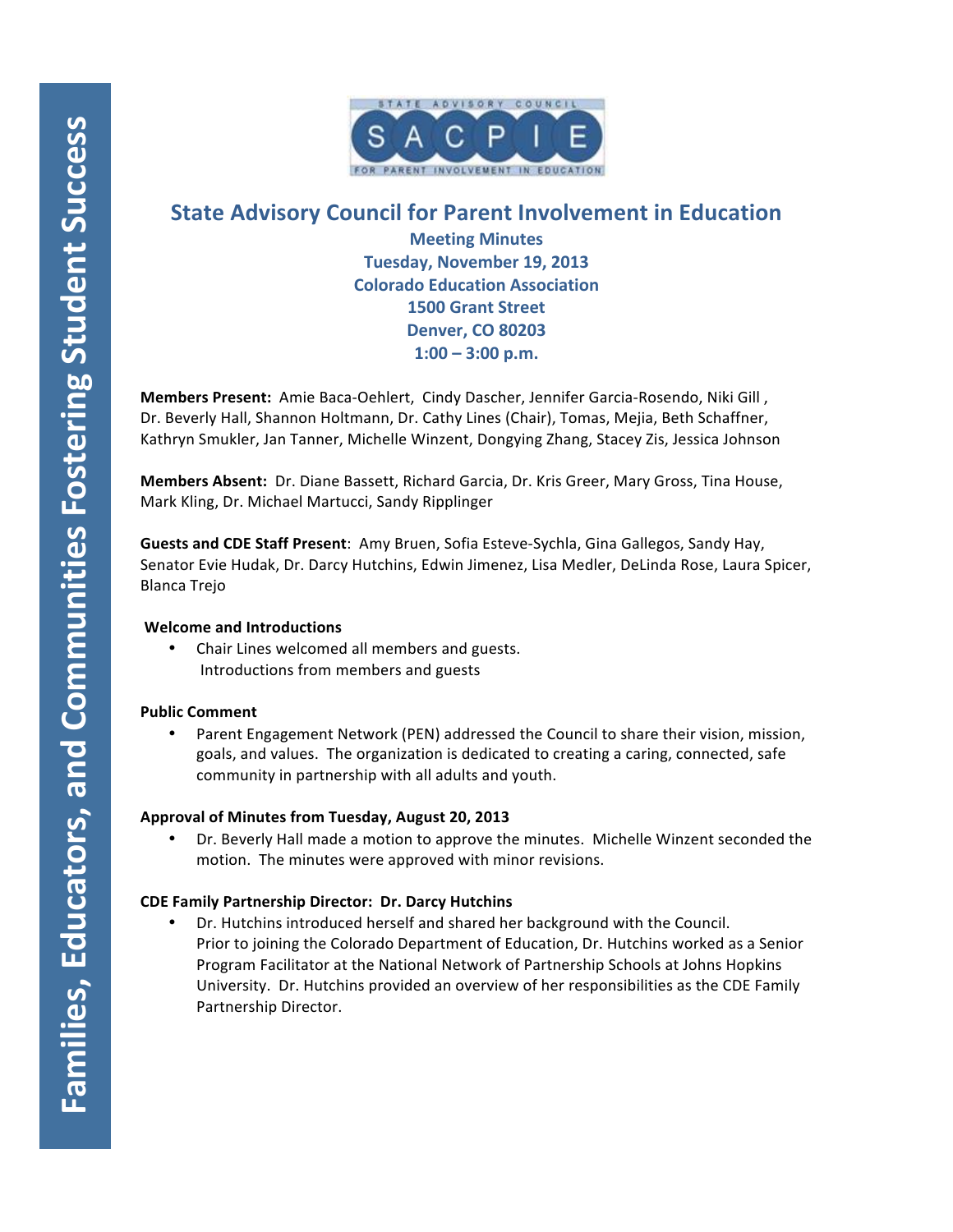

#### **Chair, Vice-Chair Selection**

• Dr. Cathy Lines and Stacey Zis's bios were read. Jan Tanner made a motion to elect Dr. Lines as the chair of SACPIE and Stacey Zis as the co-chair of SACPIE. Michelle Winzent seconded the motion. Motion was approved unanimously.

#### **Committee Reports**

• **Early Childhood** Jenn Garcia-Rosendo/Co-Chair Tomas Mejia/Co-Chair

> Jenn and Tomas reported out on the Early Childhood Committee. The committee has been busy doing a needs assessment and developing assessments for different early childhood communities. The committee is researching places to present and developing a contact list for the Early Childhood communities.

• **K-12**

Jessica Johnson/Chair

Jessica and Stacey Zis reported out on the K-12 Committee. The committee has been brainstorming to collect resources for effective recruitment and retention of district and school accountability members. In addition, the committee discussed collecting promising practices about ways districts can support their school accountability committees (SACs) and district accountability committees (DACs). An example of their research was passed around to the group.

• **Higher Education**

Dr. Kris Greer, Chair

Chair Lines reported out on Higher Education, with Shannon Holtmann. Issues for our state are for students to get to college, stay in college, and reduce the need for remediation. The committee has created a spreadsheet of Colorado colleges as part of their research. This sheet will have a contact at each institution for exchanging information and sending a survey.

• **Partnerships**

Amie Baca-Oehlert/Co-Chair Michelle Winzent/Co-chair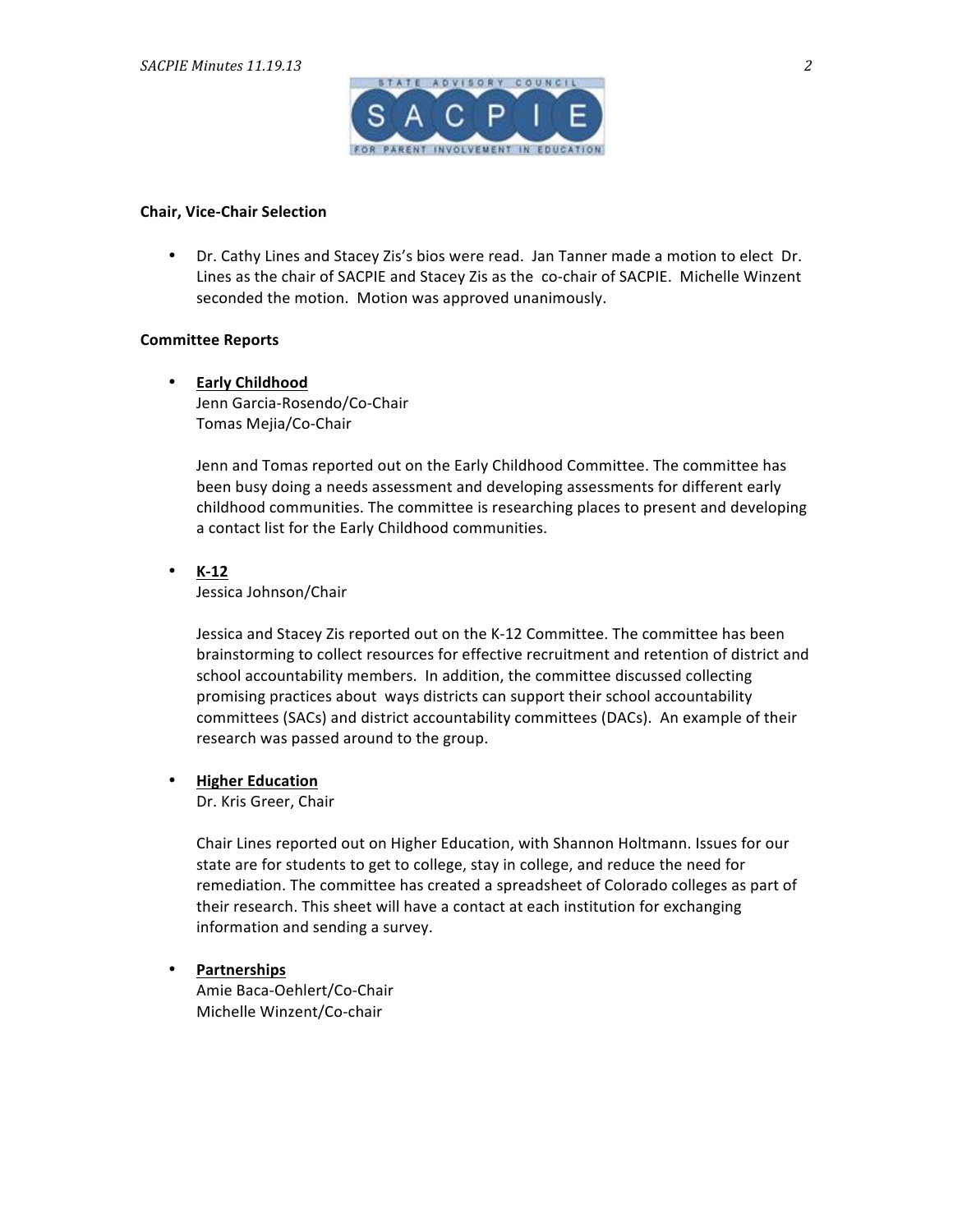

Amie and Michelle reported out on Partnerships Committee. The committee has discussed doing a survey about how to engage parents or some training surveys and researching organizations that could potentially be added to the CDE website. The committee will work with Dr. Hutchins and Cindy to look at the CDE website. The committee would like to invite the Communications Unit at CDE to a meeting to focus on the website and make it easier to navigate. Discussion ensued.

#### **Executive Committee Updates**

Chair Lines reported on the Executive Committee and shared a handout with Council Updates. October 2013 was *Family and School Partnership in Education Month.* The kickoff event was held October 8, 2013. SACPIE has representatives on state committees and work groups. A SACPIE stakeholder presentation has been created, with basic information on SACPIE, SB13-193, and best practices. The SACPIE website is frequently updated with information. If you have events or information that you want to share, contact Dr. Hutchins. Several SACPIE resources have been translated into Spanish, thanks to Tomas Mejia, SACPIE CDE representative. There have been several presentations by SACPIE members around the State of Colorado.

### • CDE Improvement Planning Unit: Lisa Medler, Executive Director and Darcy Hutchins, **Family Partnership Director**

Lisa and Darcy provided an implementation update on Senate Bill 13-193 regarding CDE and SACPIE.

The Family Partnership Director Responsibilities Include:

- Coordinate and communicate with districts' Family Partnership Liaisons
- With SAPCIE, provide regional "best practice" trainings
- With SACPIE, provide regional SAC/DAC trainings
- Identify key indicators of successful parent engagement
- Facilitate SACPIE's reporting to State Board of Education, the Colorado Commission of Higher Education, and the Education Committees of the Senate and House on progress

Discussion ensued around regional trainings, implementation and feedback. Dr. Hutchins is working on SB13-193 Key Indicators.

SACPIE Annual Report will include:

- Committee work
- Presentations/trainings
- Regional training update
- Family Partnership Liaison update